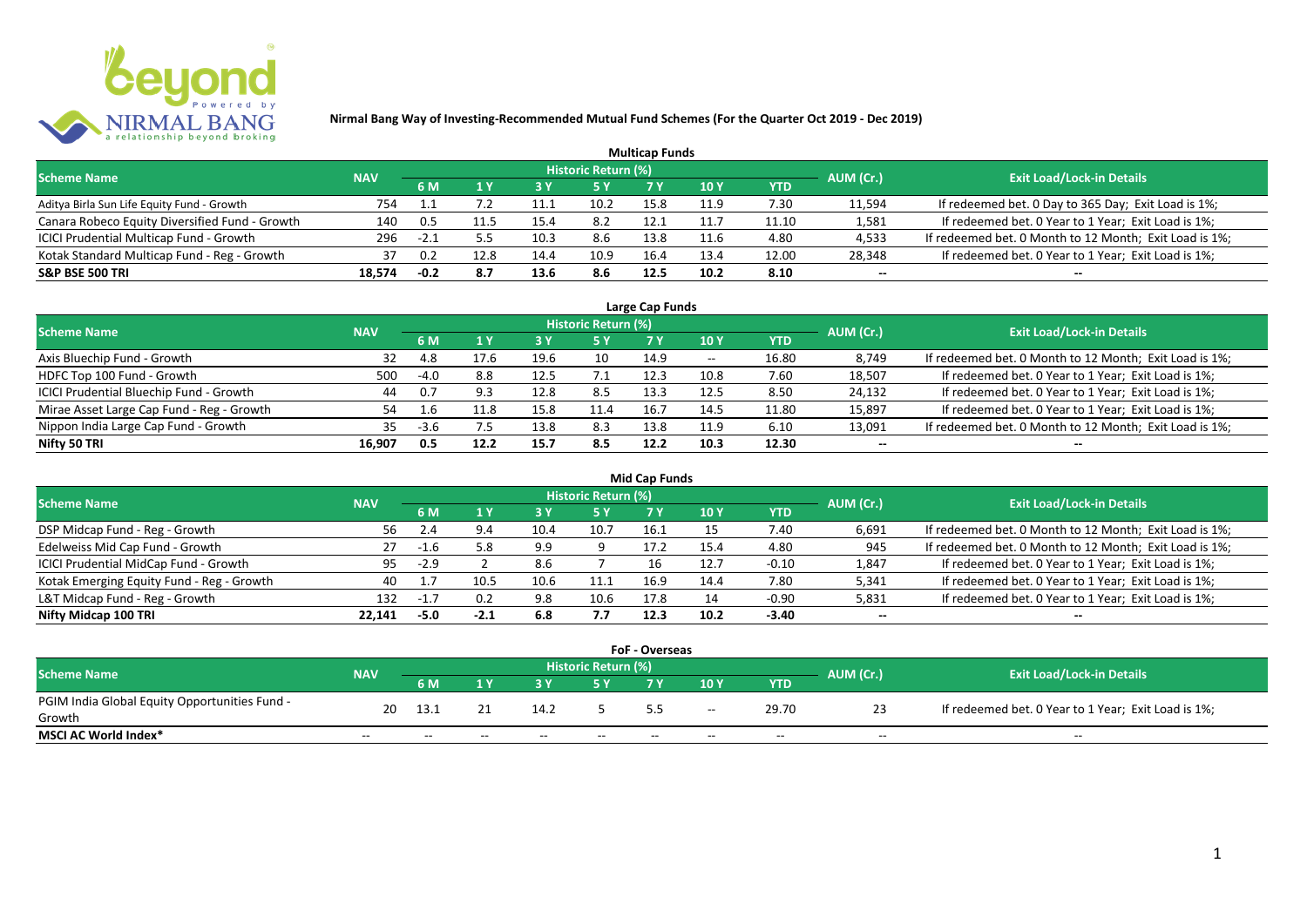

| Large & Midcap<br><b>Historic Return (%)</b>     |            |        |     |      |      |      |            |       |           |                                                     |  |  |
|--------------------------------------------------|------------|--------|-----|------|------|------|------------|-------|-----------|-----------------------------------------------------|--|--|
| <b>Scheme Name</b>                               | <b>NAV</b> | 6 M    |     |      | 5 Y  |      | <b>10Y</b> | YTD   | AUM (Cr.) | <b>Exit Load/Lock-in Details</b>                    |  |  |
| Canara Robeco Emerging Equities - Growth         | 96         | $-0.9$ | 8.4 | 13.8 | 11.8 | 19.7 | 18.6       | 7.40  | 5,235     | If redeemed bet. 0 Year to 1 Year; Exit Load is 1%; |  |  |
| Invesco India Growth Opportunities Fund - Growth | 36         | -3.6   |     | 15.8 | 10.2 | 14.9 | 12.5       | 10.20 | 1,991     | If redeemed bet. 0 Year to 1 Year; Exit Load is 1%; |  |  |
| Principal Emerging Bluechip Fund - Growth        | 106        | 0.0    |     | 11.4 | 10.9 | 18.2 | 14.6       | 5.10  | 2,261     | If redeemed bet. 0 Year to 1 Year; Exit Load is 1%; |  |  |
| NIFTY Large Midcap 250 TRI                       | 7.369      | $-0.9$ |     | 12.9 | 9.5  | 13.9 | 11.3       | 5.30  | $- -$     | $-$                                                 |  |  |

| <b>Focused Funds</b>             |            |        |      |      |                     |      |            |       |           |                                                        |  |
|----------------------------------|------------|--------|------|------|---------------------|------|------------|-------|-----------|--------------------------------------------------------|--|
| <b>Scheme Name</b>               | <b>NAV</b> |        |      |      | Historic Return (%) |      |            |       | AUM (Cr.) | <b>Exit Load/Lock-in Details</b>                       |  |
|                                  |            | 6 M    |      |      | 5 Y                 |      | <b>10Y</b> | YTD   |           |                                                        |  |
| Axis Focused 25 Fund - Growth    | 30         | 4.4    | 14.6 | 18.2 | 12.3                | 15.2 | $- -$      | 13.00 | 8,800     | If redeemed bet. 0 Month to 12 Month; Exit Load is 1%; |  |
| SBI Focused Equity Fund - Growth | 153        |        | 18.5 | 15.9 | 11.9                | 14.7 |            | 15.40 | 6,125     | If redeemed bet. 0 Year to 1 Year; Exit Load is 1%;    |  |
| <b>S&amp;P BSE 500 TRI</b>       | 18.574     | $-0.2$ | 8. . | 13.6 | 8.6                 | 12.5 | 10.2       | 8.10  | $- -$     | $- -$                                                  |  |

| <b>Small Cap Funds</b>                         |            |         |        |                     |      |       |       |            |           |                                                     |  |  |
|------------------------------------------------|------------|---------|--------|---------------------|------|-------|-------|------------|-----------|-----------------------------------------------------|--|--|
| <b>Scheme Name</b>                             | <b>NAV</b> |         |        | Historic Return (%) |      |       |       |            | AUM (Cr.) | <b>Exit Load/Lock-in Details</b>                    |  |  |
|                                                |            | 6 M     | 1 Y    | <b>3Y</b>           | 5 Y  | 7 Y   | 10Y   | <b>YTD</b> |           |                                                     |  |  |
| Franklin India Smaller Companies Fund - Growth | 49         | $-10.4$ |        | 3.4                 | 6.8  | 16.8  | 14.7  | -6.10      | 7,031     | If redeemed bet. 0 Year to 1 Year; Exit Load is 1%; |  |  |
| HDFC Small Cap Fund - Growth                   | 39         | $-12.2$ | $-8.3$ | 9.6                 | 8.9  | 13.9  |       | -9.40      | 9,137     | If redeemed bet. 0 Year to 1 Year; Exit Load is 1%; |  |  |
| L&T Emerging Businesses Fund - Reg - Growth    | 23         | -6.6    | $-6.8$ | 9.3                 | 10.8 | $- -$ | $- -$ | $-8.30$    | 6,112     | If redeemed bet. 0 Year to 1 Year; Exit Load is 1%; |  |  |
| SBI Small Cap Fund - Growth                    | 54         |         |        | 14.2                | 15.5 | 23.1  | 17.8  | 6.70       | 2,915     | If redeemed bet. 0 Year to 1 Year; Exit Load is 1%; |  |  |
| Nifty Smallcap 100 TRI                         | 7.076      | $-11.5$ | $-7.1$ | 1.1                 | 3.1  | 7.8   | 6.8   | -9.70      | $- -$     | $- -$                                               |  |  |

|  | ELSS Schemes (Tax Saving u/s 80-C) |  |
|--|------------------------------------|--|
|--|------------------------------------|--|

| <b>Scheme Name</b>                            | <b>NAV</b> |        |      | <b>Historic Return (%)</b> |           |           |                          |            | AUM (Cr.) | <b>Exit Load/Lock-in Details</b> |
|-----------------------------------------------|------------|--------|------|----------------------------|-----------|-----------|--------------------------|------------|-----------|----------------------------------|
|                                               |            | 6 M    | 4 V  |                            | <b>5Y</b> | <b>7Y</b> | 10Y                      | <b>YTD</b> |           |                                  |
| Aditya Birla Sun Life Tax Relief 96 - Growth  |            |        |      | 13.3                       | 10.5      | 15.8      | 11.8                     | 4.90       | 9,814     | Nil                              |
| Axis Long Term Equity Fund - Growth           | 48         | 3.3    | 13.4 | 16.2                       | 11.2      | 18.4      | $\overline{\phantom{m}}$ | 12.40      | 21.492    | Nil                              |
| IDFC Tax Advantage (ELSS) Fund - Reg - Growth | 55         | $-5.3$ |      | 12.2                       | 8.8       | 13.9      | 12.5                     | 1.90       | 2,053     | Nil                              |
| Invesco India Tax Plan - Growth               | 53         |        |      | 13.4                       | 9.7       |           | 13.8                     | 8.40       | 962       | Nil                              |
| Mirae Asset Tax Saver Fund - Reg - Growth     | 19         |        | 13.6 | 17.9                       | $ -$      | $-$       | $\overline{\phantom{m}}$ | 13.10      | 2,671     | Nil                              |
| <b>S&amp;P BSE 200 TRI</b>                    | 6.033      | 0.6    | 10   | 14.4                       |           | 12.8      | 10.4                     | 9.60       | $- -$     | $- -$                            |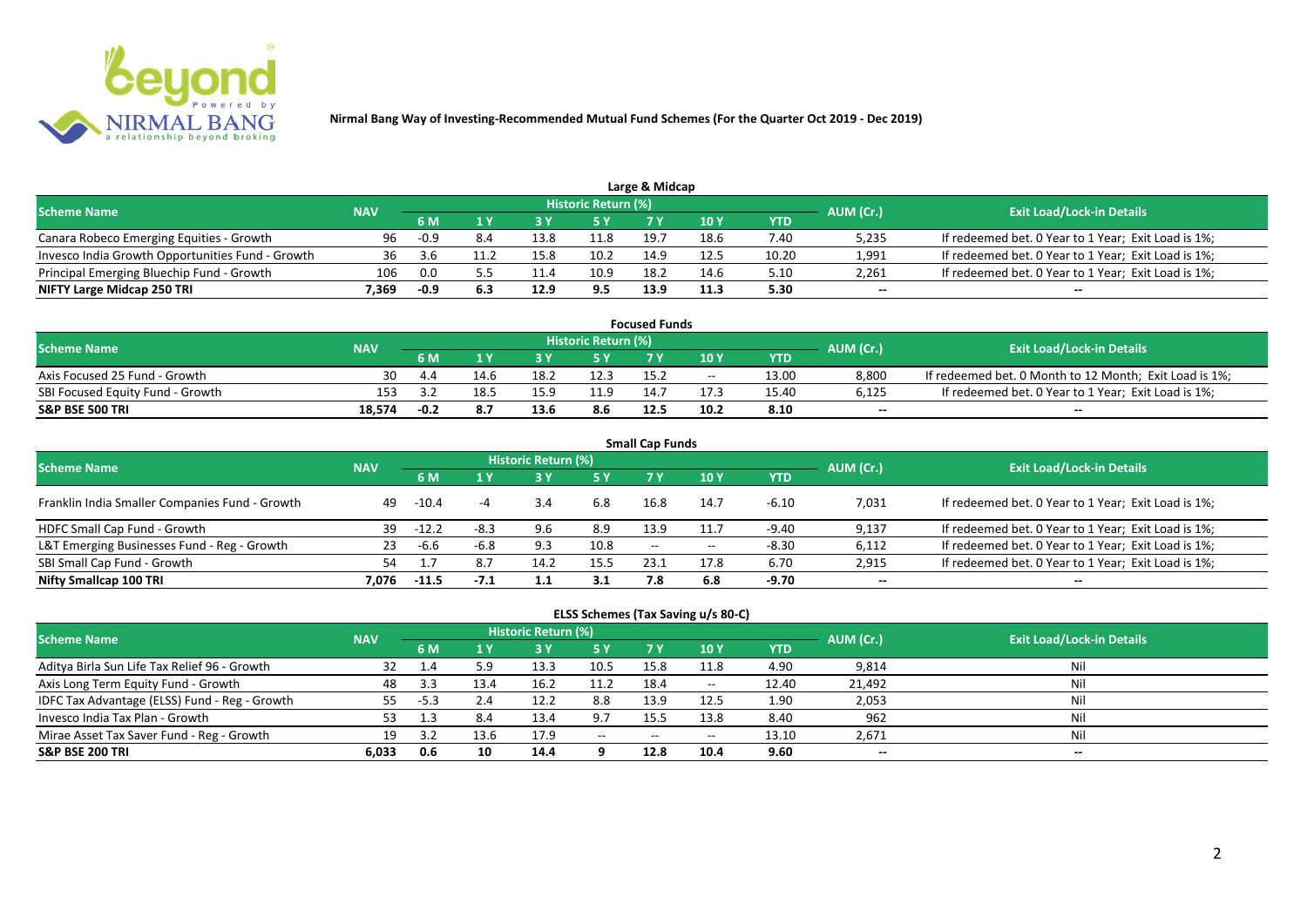

| <b>Contra/Value Fund</b>                  |            |      |      |                            |      |      |      |            |           |                                                     |  |  |
|-------------------------------------------|------------|------|------|----------------------------|------|------|------|------------|-----------|-----------------------------------------------------|--|--|
| <b>Scheme Name</b>                        | <b>NAV</b> |      |      | <b>Historic Return (%)</b> |      |      |      |            | AUM (Cr.) | <b>Exit Load/Lock-in Details</b>                    |  |  |
|                                           |            | 6 M  | 1 Y  |                            | 5 Y  | 7 Y  | 10Y  | <b>YTD</b> |           |                                                     |  |  |
| Kotak India EQ Contra Fund - Reg - Growth | 55         |      | 9.3  | 15.2                       | 9.1  | 13.2 | 10.8 | 9.30       | 875       | If redeemed bet. 0 Year to 1 Year; Exit Load is 1%; |  |  |
| Invesco India Contra Fund - Growth        | 49         | -0.9 | -6.1 | 14.4                       | 10.5 | 16.3 | 13.1 | 5.40       | 4,486     | If redeemed bet. 0 Year to 1 Year; Exit Load is 1%; |  |  |
| UTI Value Opportunities Fund - Growth     | 64         |      |      | 11.3                       | 5.4  | 10.2 | 10.4 | 8.80       | 4,461     | If redeemed bet. 0 Year to 1 Year; Exit Load is 1%; |  |  |
| Nippon India Value Fund - Growth          | 75         |      | 5.8  | 11.6                       | 7.8  | 12.1 | 10.6 | 4.70       | 3,152     | If redeemed bet. 0 Year to 1 Year; Exit Load is 1%; |  |  |
| <b>S&amp;P BSE 500 TRI</b>                | 18.574     | -0.2 | 8.7  | 13.6                       | 8.6  | 12.5 | 10.2 | 8.10       | $- -$     | --                                                  |  |  |

|                                                        |            |        |        |                     |       | Sector/Thematic |                          |         |                          |                                                        |
|--------------------------------------------------------|------------|--------|--------|---------------------|-------|-----------------|--------------------------|---------|--------------------------|--------------------------------------------------------|
| <b>Scheme Name</b>                                     | <b>NAV</b> |        |        | Historic Return (%) |       |                 |                          |         | AUM (Cr.)                | <b>Exit Load/Lock-in Details</b>                       |
|                                                        |            | 6 M    | 1 Y    | 3 Y                 | 5 Y   | 7 Y             | <b>10Y</b>               | YTD     |                          |                                                        |
| Canara Robeco Consumer Trends Fund - Reg -             | 42         | 5.0    |        | 17.3                | 11.5  | 14.8            | 14.7                     | 12.00   | 373                      | If redeemed bet. 0 Year to 1 Year; Exit Load is 1%;    |
| Growth                                                 |            |        | 12.8   |                     |       |                 |                          |         |                          |                                                        |
| Mirae Asset Great Consumer Fund - Growth               | 37         | 6.6    | 11.6   | 18.4                | 12    | 16.1            | $\overline{\phantom{a}}$ | 9.00    | 931                      | If redeemed bet. 0 Year to 1 Year; Exit Load is 1%;    |
| <b>ICICI Prudential Technology Fund - Growth</b>       | 56         | $-5.2$ | $-1.5$ | 13.4                | 6.2   | 16.1            | 15.7                     | $-1.30$ | 422                      | If redeemed bet. 0 Day to 15 Day; Exit Load is 1%;     |
| Nippon India Pharma Fund - Growth                      | 151        | 4.4    | $-0.7$ | 2.1                 | 3.7   |                 | 13.9                     | 1.20    | 2,430                    | If redeemed bet. 0 Year to 1 Year; Exit Load is 1%;    |
| BNP Paribas India Consumption Fund - Reg - Growth      | 13         | 6.8    | 19.5   | $\sim$ $-$          | $- -$ | $- -$           | $\overline{\phantom{m}}$ | 16.80   | 441                      | If redeemed bet. 0 Month to 12 Month; Exit Load is 1%; |
| ICICI Prudential Banking and Financial Services Fund - | 69         | $-0.5$ | 17.9   | 17.3                | 13.9  | 17.8            | 16.4                     | 13.80   |                          |                                                        |
| Retail - Growth                                        |            |        |        |                     |       |                 |                          |         | 3,445                    | If redeemed bet. 0 Day to 15 Day; Exit Load is 1%;     |
| <b>S&amp;P BSE 500 TRI</b>                             | 18,574     | $-0.2$ | 8.7    | 13.6                | 8.6   | 12.5            | 10.2                     | 8.10    | $\overline{\phantom{a}}$ | --                                                     |

| <b>Dynamic Asset Allocation Funds</b>                      |            |      |                       |                            |            |                          |            |            |           |                                                          |  |  |
|------------------------------------------------------------|------------|------|-----------------------|----------------------------|------------|--------------------------|------------|------------|-----------|----------------------------------------------------------|--|--|
| Scheme Name                                                | <b>NAV</b> |      |                       | <b>Historic Return (%)</b> |            |                          |            |            | AUM (Cr.) | <b>Exit Load/Lock-in Details</b>                         |  |  |
|                                                            |            | 6 M  | $\sqrt{1}$ $\sqrt{V}$ | <b>3 Y</b>                 | <b>5 Y</b> | 7V                       | <b>10Y</b> | <b>YTD</b> |           |                                                          |  |  |
| ICICI Prudential Balanced Advantage Fund - Reg -<br>Growth | 38         | 4.2  |                       | 10.2                       |            | 12.1                     | 12.1       | 9.90       | 28,287    | If redeemed bet. 0 Year to 1 Year; Exit Load is 1%;      |  |  |
| Invesco India Dynamic Equity Fund - Growth                 | 30         |      | 9.5                   | 11.5                       | 7.5        |                          | 10.3       | 9.40       | 924       | If redeemed bet. 0 Month to 3 Month; Exit Load is 0.25%; |  |  |
| Nippon India Balanced Advantage Fund - Growth              | 94         | 0.8  | 8.3                   |                            | .          |                          | 10.6       | 7.60       | 2,495     | If redeemed bet. 0 Month to 12 Month; Exit Load is 1%;   |  |  |
| SBI Dynamic Asset Allocation Fund - Reg - Growth           | 14         | -2.5 | 4.8                   | 10.7                       | $- -$      | $\overline{\phantom{a}}$ | $- -$      | 5.20       | 683       | If redeemed bet. 0 Month to 12 Month; Exit Load is 1%;   |  |  |
| NIFTY 50 Hybrid Composite Debt 65:35 Index                 | 10,495     | 3.4  | 12.5                  | 12.6                       | 8.7        | 11.1                     | 9.8        | 11.90      | $- -$     | $- -$                                                    |  |  |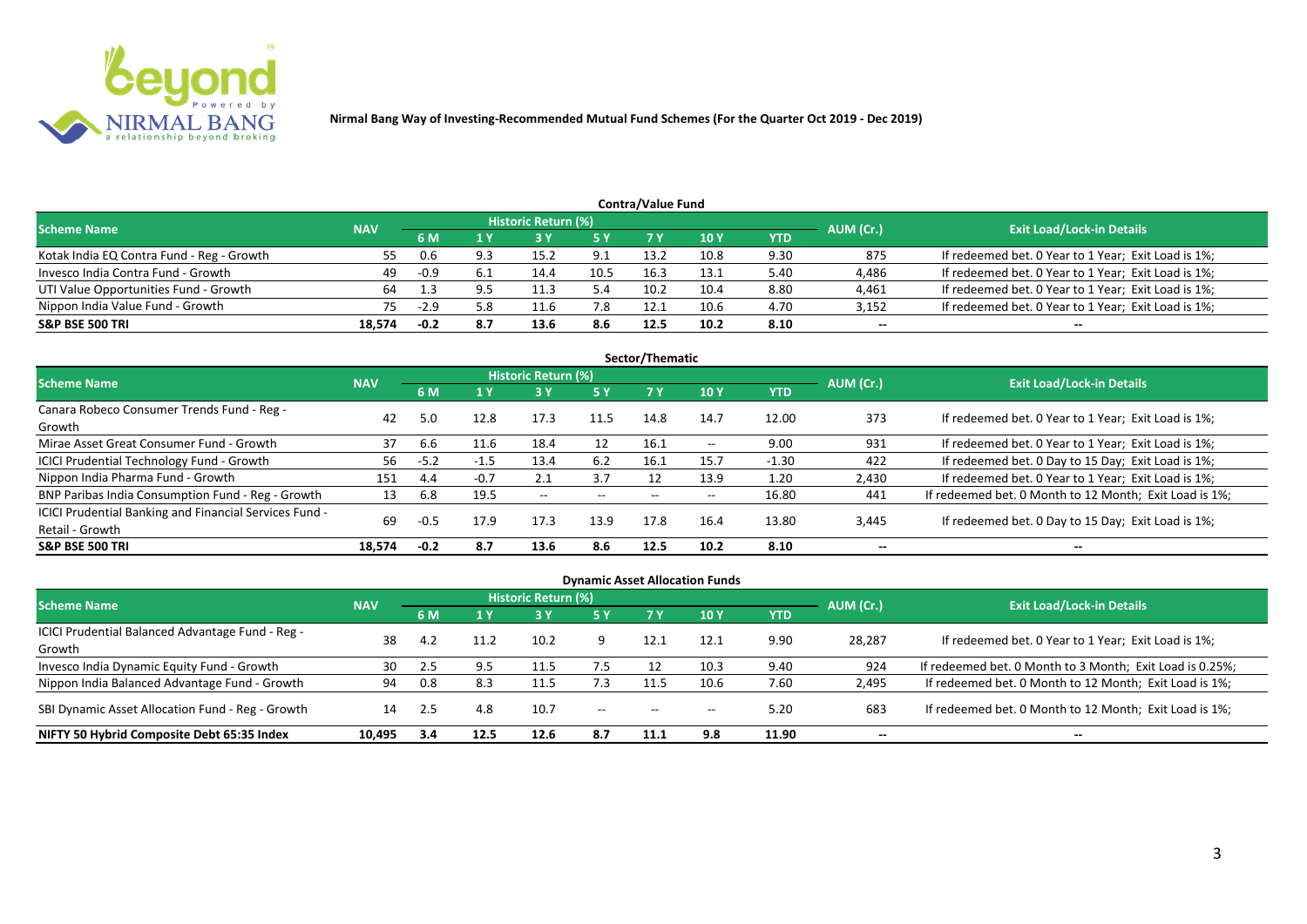

| <b>Hybrid Aggressive</b>                        |            |        |      |                     |                |                          |                 |            |           |                                                        |  |  |  |  |
|-------------------------------------------------|------------|--------|------|---------------------|----------------|--------------------------|-----------------|------------|-----------|--------------------------------------------------------|--|--|--|--|
| <b>Scheme Name</b>                              | <b>NAV</b> |        |      | Historic Return (%) |                |                          |                 |            | AUM (Cr.) | <b>Exit Load/Lock-in Details</b>                       |  |  |  |  |
|                                                 |            | 6 M    |      |                     | 5 Y            |                          | 10 <sub>1</sub> | <b>YTD</b> |           |                                                        |  |  |  |  |
| HDFC Hybrid Equity Fund - Growth                | 55         | $-0.8$ | 7.8  | 8.2                 | 4.4            | د.10                     | 8.5             | 6.90       | 21,087    | If redeemed bet. 0 Year to 1 Year; Exit Load is 1%;    |  |  |  |  |
| ICICI Prudential Equity & Debt Fund - Growth    | 138        | 0.5    |      | 9.9                 | Q <sub>1</sub> | 14.2                     | 13.4            | 7.90       | 23,950    | If redeemed bet. 0 Year to 1 Year; Exit Load is 1%;    |  |  |  |  |
| Mirae Asset Hybrid - Equity Fund - Reg - Growth | 16         | ے . ۔  |      | 13.1                | $- -$          | $\overline{\phantom{a}}$ | $- -$           | 11.00      | 2,809     | If redeemed bet. 0 Year to 1 Year; Exit Load is 1%;    |  |  |  |  |
| SBI Equity Hybrid Fund - Growth                 | 145        | 3.6    | 14.8 | 12.7                | 10.2           | 14.6                     |                 | 12.80      | 30,907    | If redeemed bet. 0 Month to 12 Month; Exit Load is 1%; |  |  |  |  |
| Canara Robeco Equity Hybrid Fund - Growth       | 167        | 2.0    |      | 11.6                |                |                          | 12.4            | 10.70      | 2,607     | If redeemed bet. 0 Year to 1 Year; Exit Load is 1%;    |  |  |  |  |
| NIFTY 50 Hybrid Composite Debt 65:35 Index      | 10,495     | 3.4    | 12.5 | 12.6                | 8.7            | 11.1                     | 9.8             | 11.90      | $- -$     | $- -$                                                  |  |  |  |  |

| <b>Arbitrage Fund</b>                      |            |         |   |                     |     |     |           |      |           |                                                          |  |  |  |
|--------------------------------------------|------------|---------|---|---------------------|-----|-----|-----------|------|-----------|----------------------------------------------------------|--|--|--|
| <b>Scheme Name</b>                         | <b>NAV</b> |         |   | Historic Return (%) |     |     |           |      | AUM (Cr.) | <b>Exit Load/Lock-in Details</b>                         |  |  |  |
|                                            |            | l M     | M | ົ M                 | 1 V |     |           | YTD  |           |                                                          |  |  |  |
| IDFC Arbitrage Fund - Reg - Growth         | 24         | - 3 h   |   |                     | 6.3 | 6.2 |           | 6.40 | 10.891    | If redeemed bet. 0 Month to 1 Month; Exit Load is 0.25%; |  |  |  |
| Kotak Equity Arbitrage Fund - Reg - Growth | 28         | - 32 53 |   |                     | b.Z | 6.2 | b.1       | 6.20 | 16,198    | If redeemed bet. 0 Day to 30 Day; Exit Load is 0.25%;    |  |  |  |
| Nippon India Arbitrage Fund - Growth       |            | - 2 - 4 |   |                     |     |     | <b>b.</b> | 6.40 | 9,497     | If redeemed bet. 0 Month to 1 Month; Exit Load is 0.25%; |  |  |  |

|                                          |            |     |     | <b>Historic Return (%)</b> |       | <b>Equity Saver</b> |       |      |           |                                                        |
|------------------------------------------|------------|-----|-----|----------------------------|-------|---------------------|-------|------|-----------|--------------------------------------------------------|
| <b>Scheme Name</b>                       | <b>NAV</b> |     |     |                            | 5 Y   |                     | 10Y   | YTD  | AUM (Cr.) | <b>Exit Load/Lock-in Details</b>                       |
| Axis Equity Saver Fund - Reg - Growth    | 13         |     | 8.7 | 9.2                        | $ -$  | $- -$               | $- -$ | 8.30 | 805       | If redeemed bet. 0 Month to 12 Month; Exit Load is 1%; |
| <b>HDFC Equity Savings Fund - Growth</b> | 38         | 0.0 |     |                            | 7.6   | 8.8                 | 8.9   | 5.50 | 4,732     | If redeemed bet. 0 Year to 1 Year; Exit Load is 1%;    |
| Kotak Equity Savings Fund - Reg - Growth | 15         |     | 7.9 |                            | 7.6   | $-$                 | $- -$ | 7.30 | 1,908     | If redeemed bet. 0 Year to 1 Year; Exit Load is 1%;    |
| CRISIL Hybrid 50+50 - Moderate Index*    | --         |     |     |                            | $- -$ | $- -$               | --    | $-$  | $- -$     | $-$                                                    |

|                                  |            |     |     |                            |     | <b>Liquid Funds</b> |                          |                 |                          |                                  |
|----------------------------------|------------|-----|-----|----------------------------|-----|---------------------|--------------------------|-----------------|--------------------------|----------------------------------|
| <b>Scheme Name</b>               | <b>NAV</b> |     |     | <b>Historic Return (%)</b> |     |                     | <b>YTM</b>               | Avg             | AUM (Cr.)                | <b>Exit Load/Lock-in Details</b> |
|                                  |            | 1 W | ' W | ιN                         | 3M  | 1 Y                 |                          | <b>Maturity</b> |                          |                                  |
| Axis Liquid Fund - Growth        | 2.154      |     |     |                            | 5.6 | 6.8                 | 5.29                     | 0.09            | 30,068                   | *Ref Footnote                    |
| IDFC Cash Fund - Reg - Growth    | 2,351      |     |     |                            | 5.3 | 6.5                 | 5.13                     | 0.04            | 13,603                   | *Ref Footnote                    |
| Kotak Liquid Fund - Reg - Growth | 3.932      |     |     |                            | 5.4 | h.                  | 5.29                     | 0.11            | 26,459                   | *Ref Footnote                    |
| <b>CRISIL Liquid Fund Index</b>  | $- -$      | 5.9 | 5.8 | 5.6                        | 5.9 | $-$                 | $\overline{\phantom{a}}$ | $- -$           | $\overline{\phantom{a}}$ | $\overline{\phantom{a}}$         |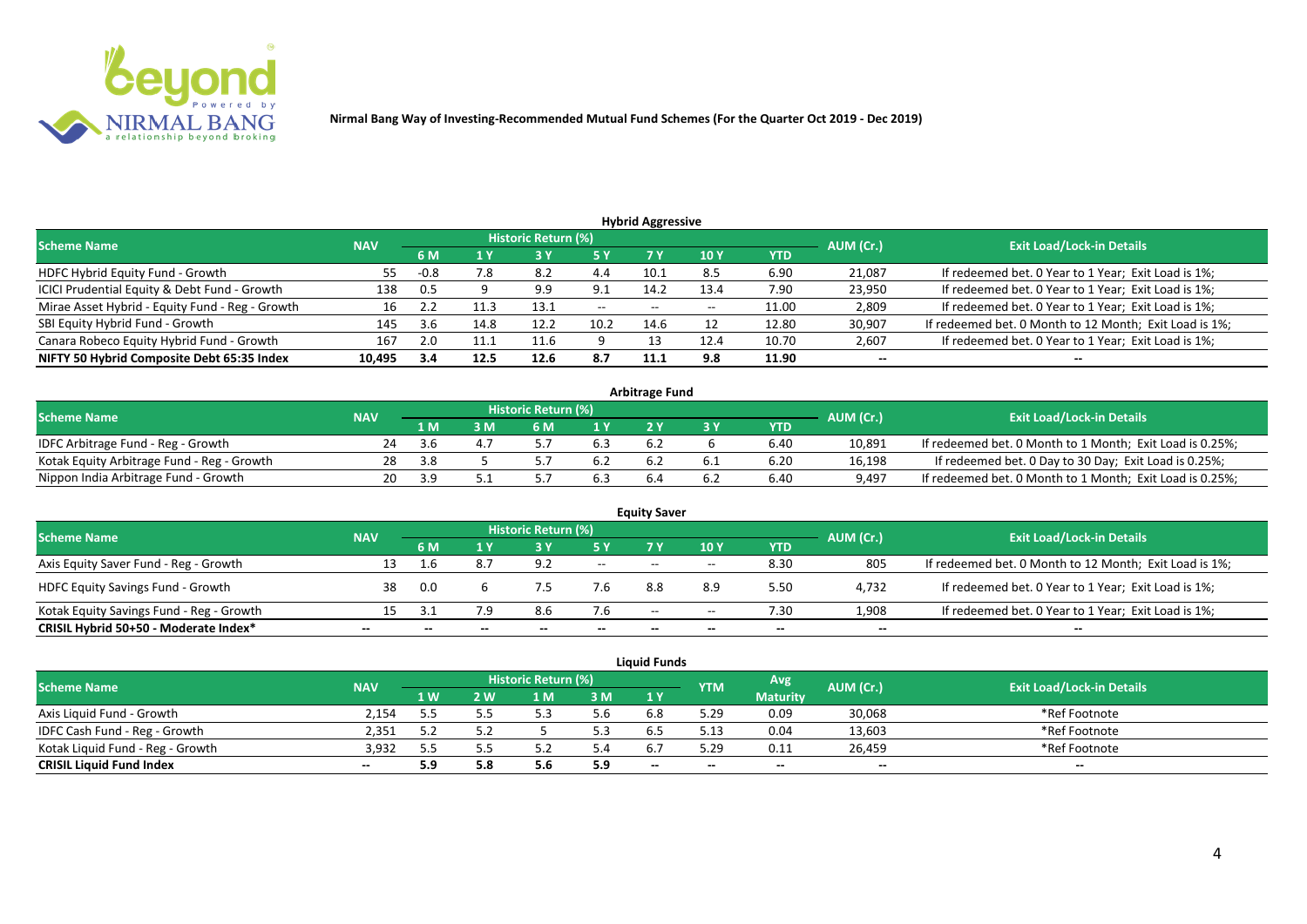

|                                               |            |      |     |                     |        | <b>Ultra Short Fund</b>                        |            |                 |           |                                  |
|-----------------------------------------------|------------|------|-----|---------------------|--------|------------------------------------------------|------------|-----------------|-----------|----------------------------------|
| <b>Scheme Name</b>                            | <b>NAV</b> |      |     | Historic Return (%) |        |                                                | <b>YTM</b> | Avg             | AUM (Cr.) | <b>Exit Load/Lock-in Details</b> |
|                                               |            | 1 M  | 3 M | 6 M                 | 1 Y    | 73 Y                                           |            | <b>Maturity</b> |           |                                  |
| IDFC Ultra Short Term Fund - Reg - Growth     |            | 6.2  |     |                     | 8.4    | $\hspace{0.1mm}-\hspace{0.1mm}-\hspace{0.1mm}$ | 5.69       | 0.43            | 4,254     | Nil                              |
| Sundaram Ultra Short Term Fund - Reg - Growth | 10         | -4.9 | 5.8 | $- -$               | $  \,$ | $\overline{\phantom{a}}$                       | 5.79       | 0.44            | 317       | Nil                              |
| L&T Ultra Short Term Fund - Growth            | 32         | 5 h  |     |                     |        |                                                | 49.د       | 0.43            | 2,841     | Nil                              |
| <b>NIFTY Ultra Short Duration Debt Index</b>  | 3,980      | 6.5  | 6.8 |                     | 8.2    |                                                | $- -$      | $-$             | $-$       | $- -$                            |

| <b>Money Market Fund</b>                         |            |                |     |                     |       |           |            |                 |           |                                  |  |  |  |
|--------------------------------------------------|------------|----------------|-----|---------------------|-------|-----------|------------|-----------------|-----------|----------------------------------|--|--|--|
| <b>Scheme Name</b>                               | <b>NAV</b> |                |     | Historic Return (%) |       |           | <b>YTM</b> | <b>Avg</b>      | AUM (Cr.) | <b>Exit Load/Lock-in Details</b> |  |  |  |
|                                                  |            | 1 <sub>M</sub> | ЗM  | 6 M                 | 1Y    | <b>3Y</b> |            | <b>Maturity</b> |           |                                  |  |  |  |
| Aditya Birla Sun Life Money Manager Fund - Reg - | 264        |                | 6.6 |                     | 8.4   |           | 5.45       | 0.32            | 10,452    | Nil                              |  |  |  |
| Growth                                           |            |                |     |                     |       |           |            |                 |           |                                  |  |  |  |
| Franklin India Savings Fund - Growth             | 36         |                |     | 8.2                 | 8.9   |           | 5.67       | 0.43            | 3,571     | Nil                              |  |  |  |
| Nippon India Money Market Fund - Growth          | 2.976      | 6.3            |     |                     | 8.5   |           | 5.39       | 0.29            | 3,549     | Ni!                              |  |  |  |
| <b>CRISIL Liquid Fund Index</b>                  |            | 5.6            | 5.9 | 6.3                 | $- -$ | --        | --         | $- -$           | $- -$     | $- -$                            |  |  |  |

| <b>Short Term Fund</b>                          |            |      |     |                            |      |            |            |                 |           |                                  |  |  |  |
|-------------------------------------------------|------------|------|-----|----------------------------|------|------------|------------|-----------------|-----------|----------------------------------|--|--|--|
| <b>Scheme Name</b>                              | <b>NAV</b> |      |     | <b>Historic Return (%)</b> |      |            | <b>YTM</b> | Avg             | AUM (Cr.) | <b>Exit Load/Lock-in Details</b> |  |  |  |
|                                                 |            | 1 M  | 3 M | 6 M                        | 1Y   | <b>3 Y</b> |            | <b>Maturity</b> |           |                                  |  |  |  |
| Axis Short Term Fund - Growth                   | 22         | -8.7 |     | 10.3                       | 10.5 |            | 6.64       | 2.20            | 3,073     | Ni                               |  |  |  |
| HDFC Short Term Debt Fund - Growth              | 22         | 9.8  | 9.8 | 10.6                       | 10.4 |            | 7.01       | 2.72            | 8,974     | Nil                              |  |  |  |
| IDFC Bond Fund - Short Term Plan - Reg - Growth | 41         | 7.9  | 9.2 | 10.2                       | 10.6 |            | 6.56       | 2.06            | 10,676    | Nil                              |  |  |  |
| Kotak Bond Short Term Fund - Reg - Growth       |            | 8.6  | 8.9 | 9.9                        | 10.4 | 6.9        | 7.18       | 3.09            | 9,949     | Ni                               |  |  |  |
| L&T Short Term Bond Fund - Reg - Growth         | 19         |      |     | Q <sub>7</sub>             | 10.2 |            | 6.52       | 2.25            | 4.674     | Ni                               |  |  |  |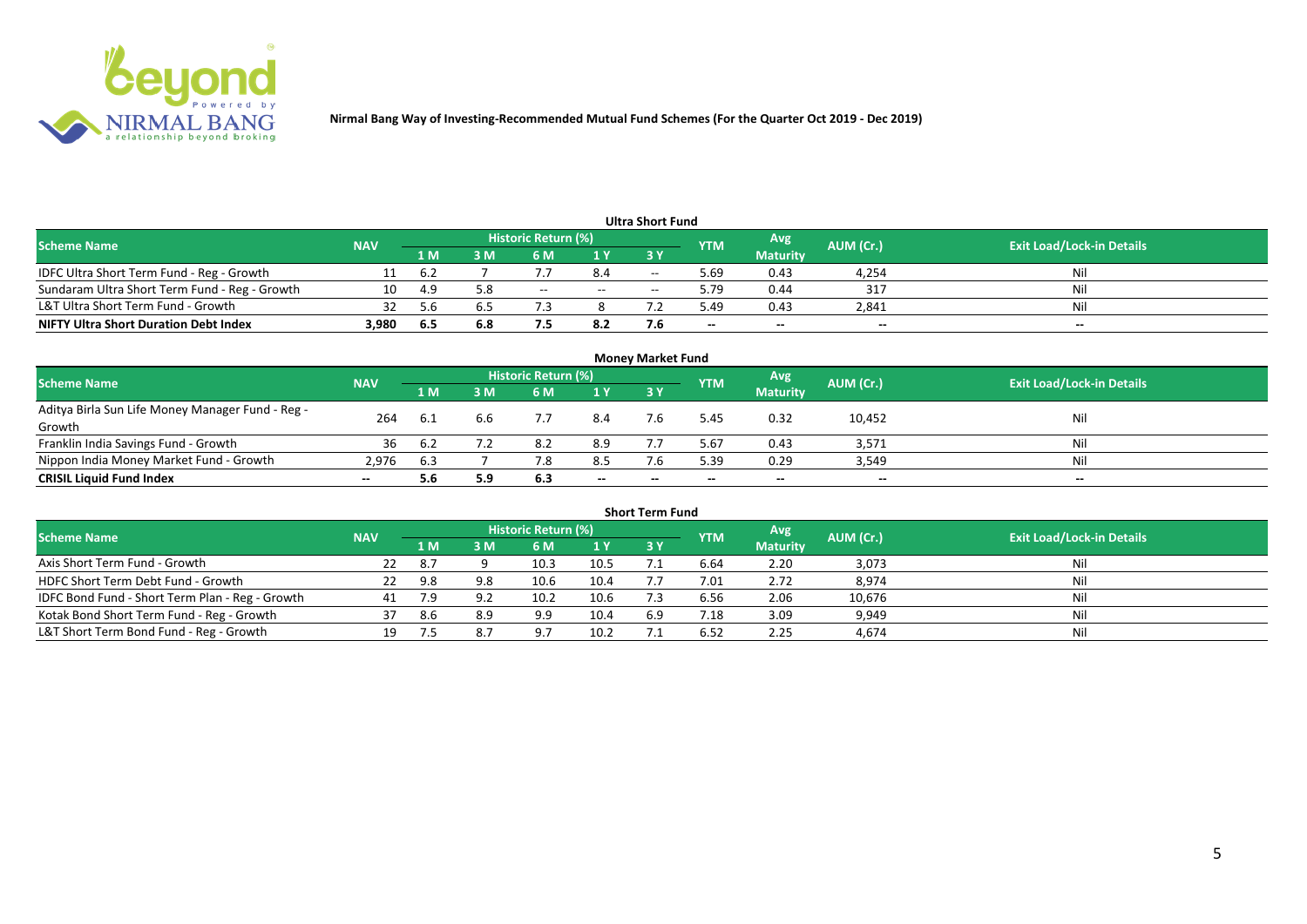

| <b>Low Duration Fund</b>                  |            |        |     |                            |     |  |            |                 |           |                                  |  |  |  |  |
|-------------------------------------------|------------|--------|-----|----------------------------|-----|--|------------|-----------------|-----------|----------------------------------|--|--|--|--|
| <b>Scheme Name</b>                        | <b>NAV</b> |        |     | <b>Historic Return (%)</b> |     |  | <b>YTM</b> | <b>Avg</b>      | AUM (Cr.) | <b>Exit Load/Lock-in Details</b> |  |  |  |  |
|                                           |            | 1 M    | 3 M |                            | 1Y  |  |            | <b>Maturity</b> |           |                                  |  |  |  |  |
| Axis Treasury Advantage Fund - Growth     | 2.213      | 6.8    |     | $\circ$ . /                | 9.3 |  | 6.08       | 0.91            | 3,561     | Ni                               |  |  |  |  |
| Canara Robeco Savings Fund - Reg - Growth |            | 6.6    |     |                            | 8.6 |  | 5.77       | 0.66            | 1,119     |                                  |  |  |  |  |
| IDFC Low Duration Fund - Reg - Growth     |            | . b. 5 |     |                            | 8.8 |  | 84.ر       | 0.81            | 4,974     | Ni.                              |  |  |  |  |

| <b>Banking &amp; PSU Bond Funds</b>            |            |      |      |                            |      |      |            |                 |           |                                  |  |  |  |
|------------------------------------------------|------------|------|------|----------------------------|------|------|------------|-----------------|-----------|----------------------------------|--|--|--|
| <b>Scheme Name</b>                             | <b>NAV</b> |      |      | <b>Historic Return (%)</b> |      |      | <b>YTM</b> | 'Avg            | AUM (Cr.) | <b>Exit Load/Lock-in Details</b> |  |  |  |
|                                                |            | 1 M  | 8 M  | 6 M                        |      | 73 Y |            | <b>Maturity</b> |           |                                  |  |  |  |
| HDFC Banking and PSU Debt Fund - Reg - Growth  |            | 10.9 | 10.4 | 10.9                       | 11.2 |      |            | 2.57            | 3.888     |                                  |  |  |  |
| Kotak Banking and PSU Debt Fund - Reg - Growth |            | 10.3 |      |                            | 11.8 |      | $\cdot$ 1: | 4.03            | 3,068     | Ni                               |  |  |  |
| IDFC Banking & PSU Debt Fund - Reg - Growth    |            |      |      |                            | 12.7 |      | o.79       | 3.13            | 11,210    | Ni                               |  |  |  |

| <b>Corporate Bond Funds</b>                         |            |       |     |                     |                |     |            |                 |           |                                                         |  |  |  |  |
|-----------------------------------------------------|------------|-------|-----|---------------------|----------------|-----|------------|-----------------|-----------|---------------------------------------------------------|--|--|--|--|
| <b>Scheme Name</b>                                  | <b>NAV</b> |       |     | Historic Return (%) |                |     | <b>YTM</b> | Avg'            | AUM (Cr.) | <b>Exit Load/Lock-in Details</b>                        |  |  |  |  |
|                                                     |            | 1 M   | 3 M | 6 M                 | 1 <sup>Y</sup> | 3 Y |            | <b>Maturity</b> |           |                                                         |  |  |  |  |
| ICICI Prudential Corporate Bond Fund - Reg - Growth | 20         | - 8.3 |     | 9.8                 | 10.3           |     | 6.87       | 2.45            | 10,587    | Nil                                                     |  |  |  |  |
| L&T Triple Ace Bond Fund - Reg - Growth             |            | 12.9  | '.4 | 13.4                | 14.2           |     | 7.64       | 8.67            | 1,754     | If redeemed bet. 0 Month to 3 Month; Exit Load is 0.5%; |  |  |  |  |
| Kotak Corporate Bond Fund - Std - Growth            | 2.636      |       | 8.9 | -9.7                | 10.3           |     | 6.56       | 1.40            | 3,432     | Ni                                                      |  |  |  |  |

|                                                   |            |      |      |                     |     | <b>Credit Risk Fund</b> |            |                 |           |                                                           |
|---------------------------------------------------|------------|------|------|---------------------|-----|-------------------------|------------|-----------------|-----------|-----------------------------------------------------------|
| <b>Scheme Name</b>                                | <b>NAV</b> |      |      | Historic Return (%) |     |                         | <b>YTM</b> | Avg             | AUM (Cr.) | <b>Exit Load/Lock-in Details</b>                          |
|                                                   |            | 1 M. | ١M   | 6 M                 | 1 Y | 3Y                      |            | <b>Maturity</b> |           |                                                           |
| <b>ICICI Prudential Credit Risk Fund - Growth</b> | 21         | 15.6 |      | 10.8                | 9.8 |                         | 9.53       | 1.86            | 11,364    | If redeemed bet. 0 Year to 1 Year; Exit Load is 1%;       |
| Kotak Credit Risk Fund - Reg - Growth             |            | 10.2 | 10.8 | 9.9                 | 9.6 |                         | 9.08       | 2.39            | 4,815     | If redeemed bet. 0 Year to 1 Year; Exit Load is 1%;       |
|                                                   |            |      |      |                     |     |                         |            |                 |           | If redeemed bet. 0 Month to 12 Month; Exit Load is 3%; If |
| SBI Credit Risk Fund - Growth                     |            |      | 6.9  |                     |     | 6.3                     | 8.75       | 2.40            | 5,155     | redeemed bet. 12 Month to 24 Month; Exit Load is 1.5%; If |
|                                                   |            |      |      |                     |     |                         |            |                 |           | redeemed bet. 24 Month to 36 Month; Exit Load is 0.75%;   |